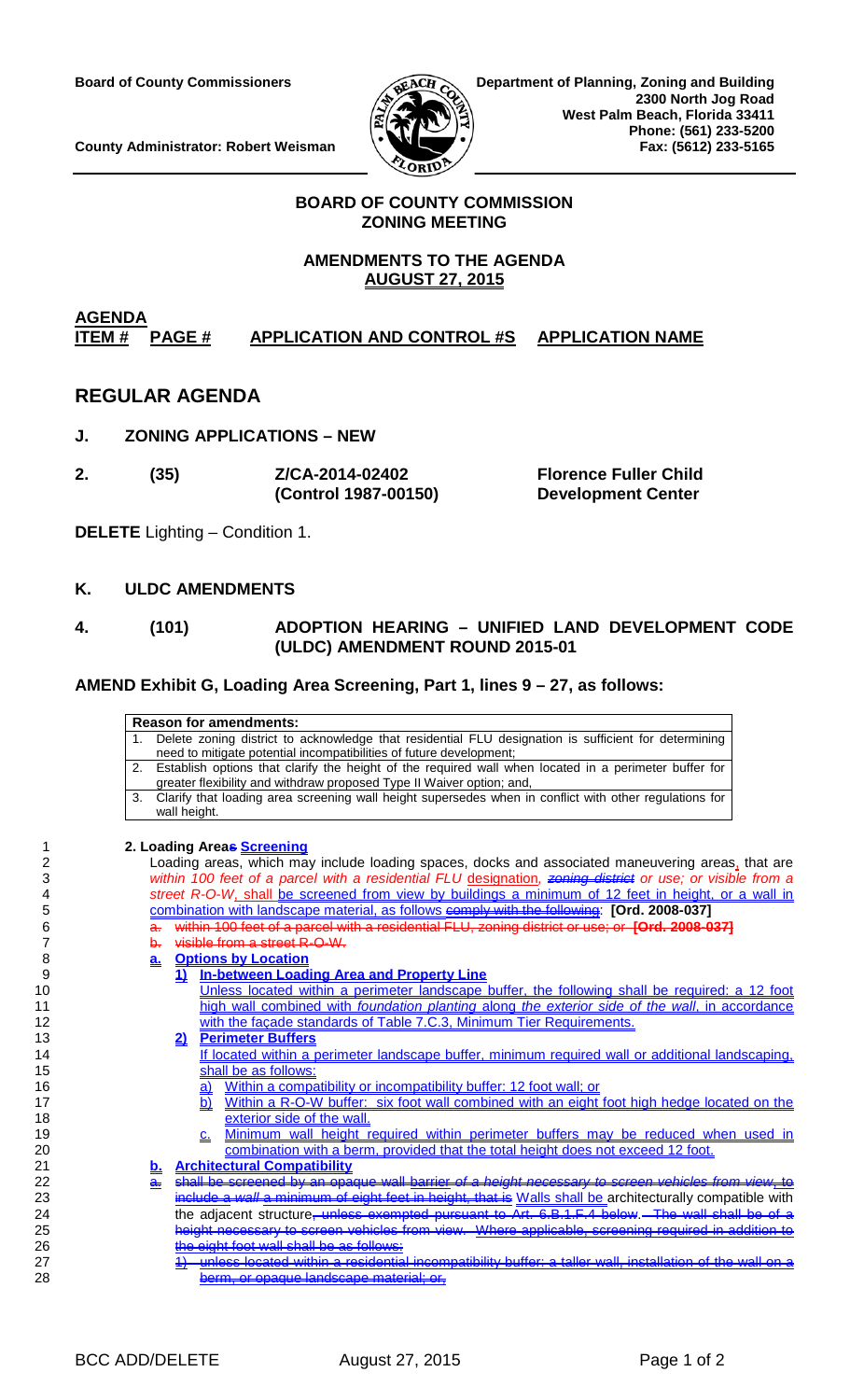- 29 2) <u>if located within an incompatibility or R-O-W buffer: installation of the wall on a berm</u><br>30 of a Type II Waiver to either increase the height of the wall above eight feet, or all of a Type II Waiver to either increase the height of the wall above eight feet, or allow for
- 31 opaque landscape screening.<br>32 outby toundation Foundation planting s **b.** foundation Foundation planting shall be provided on the exterior side of the wall, 33 **Within a perimeter landscape buffer. [Ord. 2008-037]**<br>34 **C.** Conflict with Other Applicable Requlations
- 34 **c. Conflict with Other Applicable Regulations** If a conflict exist between Loading Area Screening and other articles in this Code, the provisions 36 above shall prevail except where superseded by state or federal law.

#### 39 **(101) Delete Part 2 of Exhibit G, Loading Area Screening, lines 44-47.**

**Reason for amendments:** Previously proposed Type II Waiver option in Part 1 has been deleted.

#### 43 **(105) Amend Exhibit I, Planned Unit Development (PUD) Electronic Message Signs, Part 1, lines 3 –** 44 **14, as follows:**

**Reason for amendments:** Delete reference to County Fuel Price Posting Ordinance 2014-005, which has been pre-empted by recent State revisions to Florida Administrative Code (F.A.C) provisions regulating gasoline fuel price posting. Reformat accordingly.

# 47 **2)b.Fuel Prices Price Signage -DRO Approval**

 a) Signs that only display *words for* "*cash*" *or* "*credit,*" fuel *grades*, *and numerals for fuel* prices may be approved by the DRO, subject to the following: **[Ord. 2014-025] [Partially relocated to new Table 8.G.3.B, Electronic Message Sign Types and Approval Process.]**<br>52 **Signs that only** 

Signs that only display *words for cash or credit*, *fuel grades*, *and numerals for* fuel prices may be 53 approved by the DRO, subject to the following: **[Ord. 2014-025] [Partially relocated to new**  Table 8.G.3.B, Electronic Message Sign Types and Approval Process.]<br>(44) Compliance with the County Fuel Price Pesting Ordinance (Ord. 20

- 55 a1) Compliance with the County Fuel Price Posting Ordinance (Ord. 2014-005, as may be 56 amended); and, **[Ord. 2014-025]**
- 57 b2) Only displays words for cash or credit, and fuel grades, and numerals for fuel prices, and, 58 **[Ord. 2014-025]**

### **COMMENTS**

37 38

40

41 42

45

46<br>47

**B. ZONING DIRECTOR**

#### **5. (108-112) Initiation of ULDC Amendment Round 2015-02**

**POSTPONE** to Thursday, September 24, 2015.

#### **6. (108-112) Digital Signage and Billboards**

**POSTPONE** to Thursday, September 24, 2015.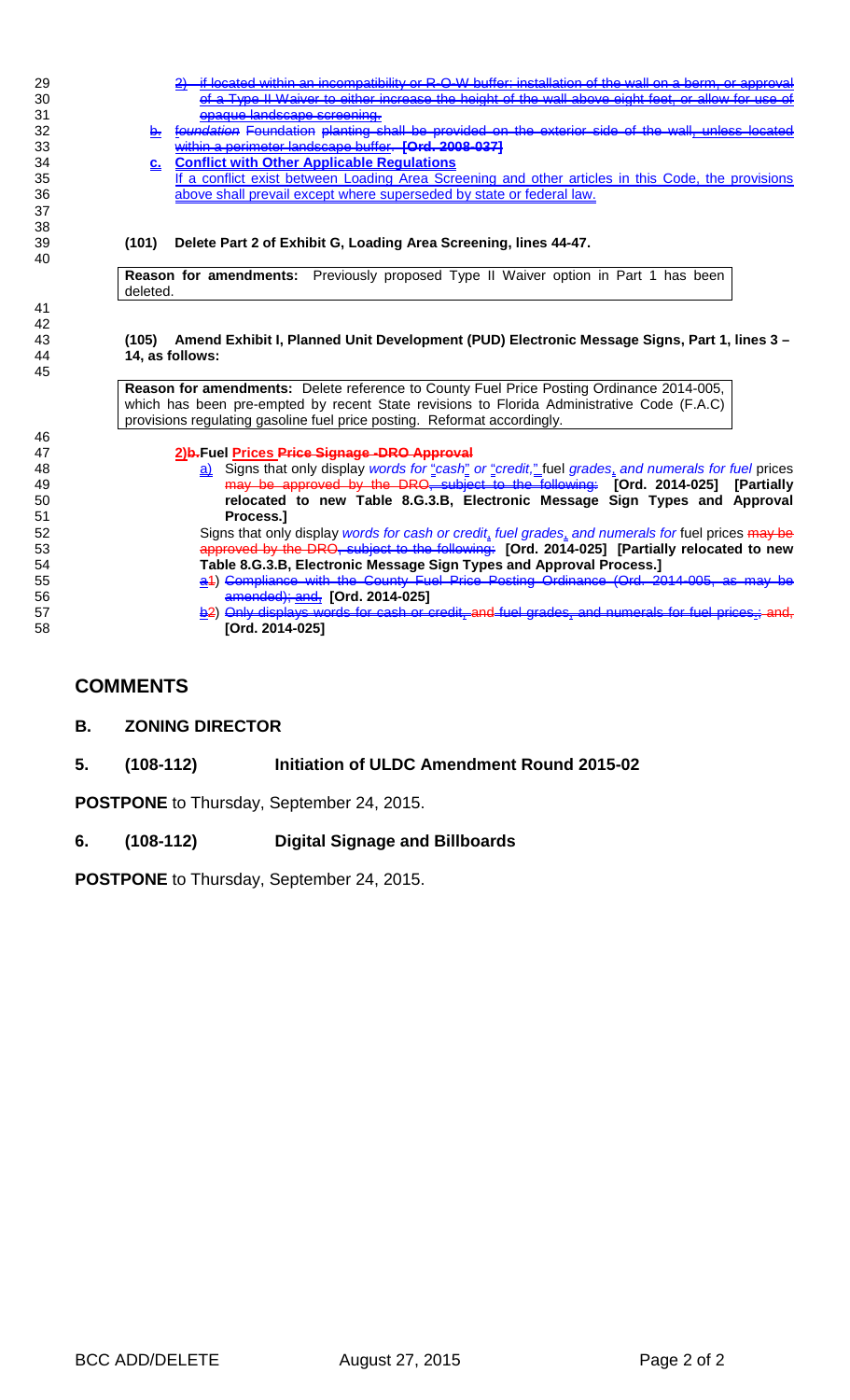**Board of County Commissioners**

**County Administrator**

Robert Weisman



**Department of Planning, Zoning & Building**

2300 N. Jog Road West Palm Beach, FL 33411 Phone: 561-233-5200 Fax: 561-233-5165

# **BOARD OF COUNTY COMMISSIONERS ZONING MEETING**

# **9:30 A.M. 6TH FLOOR JANE M. THOMPSON MEMORIAL CHAMBERS THURSDAY AUGUST 27, 2015**

# **CALL TO ORDER**

- A. Roll Call
- B. Opening Prayer and Pledge of Allegiance
- C. Notice
- D. Proof of Publication
- E. Swearing In
- F. Adoption of Agenda

# **POSTPONEMENTS/REMANDS/WITHDRAWALS AGENDA**

# **CONSENT AGENDA**

**REGULAR AGENDA**

**COMMENTS**

**ADJOURNMENT**

Web address: www.pbcgov.com/pzb/

*Disclaimer: Agenda subject to changes at or prior to the public hearing.*

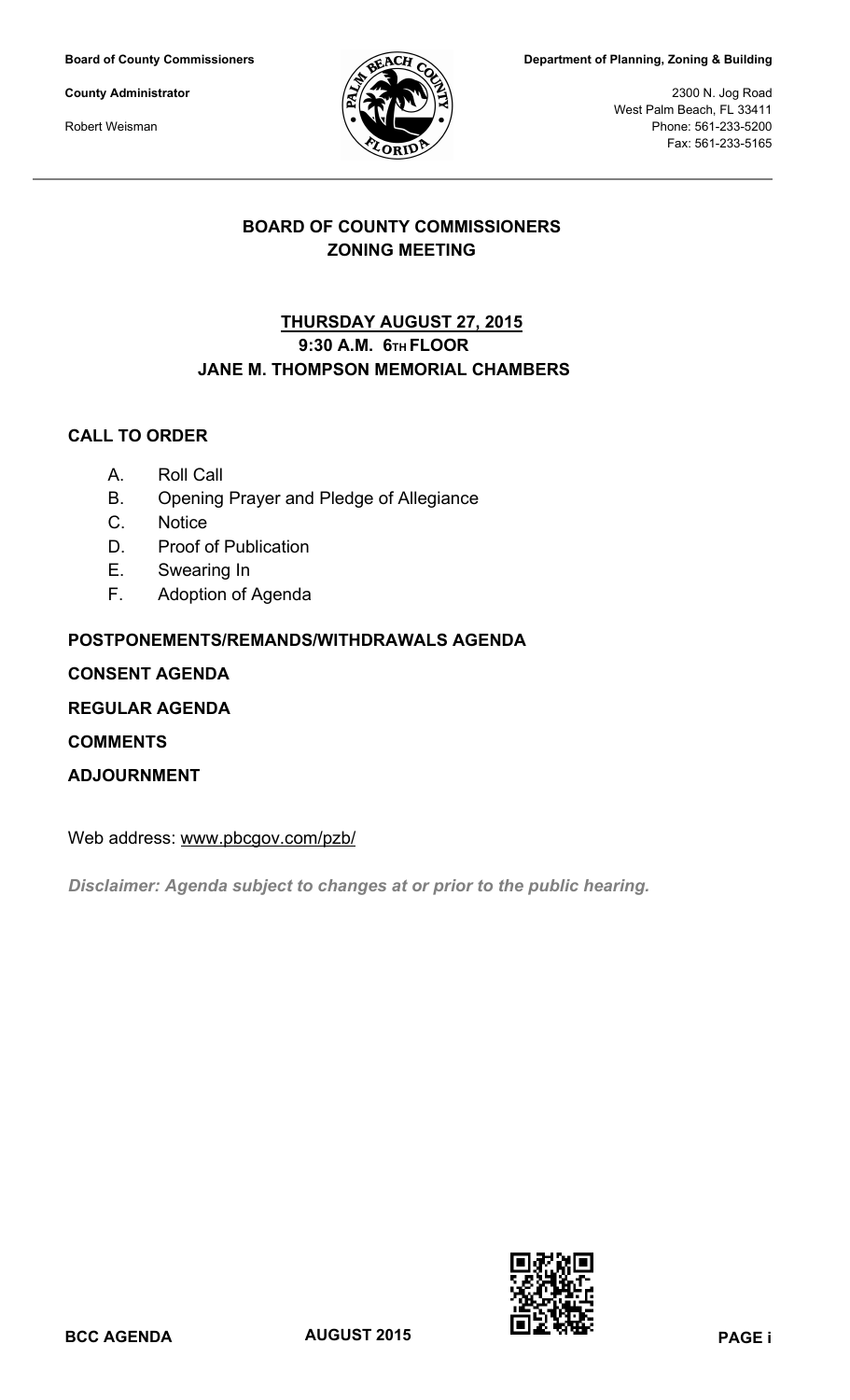# **AGENDA PALM BEACH COUNTY BOARD OF COUNTY COMMISSIONERS**

### **AUGUST 27, 2015**

### **CALL TO ORDER**

- A. Roll Call  $9:30$  A.M.
- B. Opening Prayer and Pledge of Allegiance
- C. Notice

Zoning hearings are quasi-judicial in nature and must be conducted to afford all parties due process. The Board of County Commissioners has adopted Procedures for conduct of Quasi-Judicial Hearings to govern the conduct of such proceedings. The Procedures include the following requirements:

Any communication with commissioners, which occurs outside the public hearing, must be fully disclosed at the hearing.

Applicants and persons attending the hearing may question commissioners regarding their disclosures. Such questions shall be limited solely to the disclosures made at the hearing or the written communications made a part of the record at the hearing.

Any person representing a group or organization must provide documentation that the person representing the group has the actual authority to do so regarding the matter before the Commission.

Any person who wishes to speak at the hearing will be sworn in and may be subject to cross-examination.

The Applicant and County staff may cross-examine witnesses. Any other persons attending the hearing may submit cross-examination questions, including follow up questions, to the Mayor, who will conduct the examination. The scope of cross-examination is limited to the facts alleged by the witness in relation to the application.

Public comment is encouraged and all relevant information should be presented to the commission in order that a fair and appropriate decision can be made.

- D. Proof of Publication Motion to receive and file
- E. Swearing In County Attorney
- F. Motion to Adopt Agenda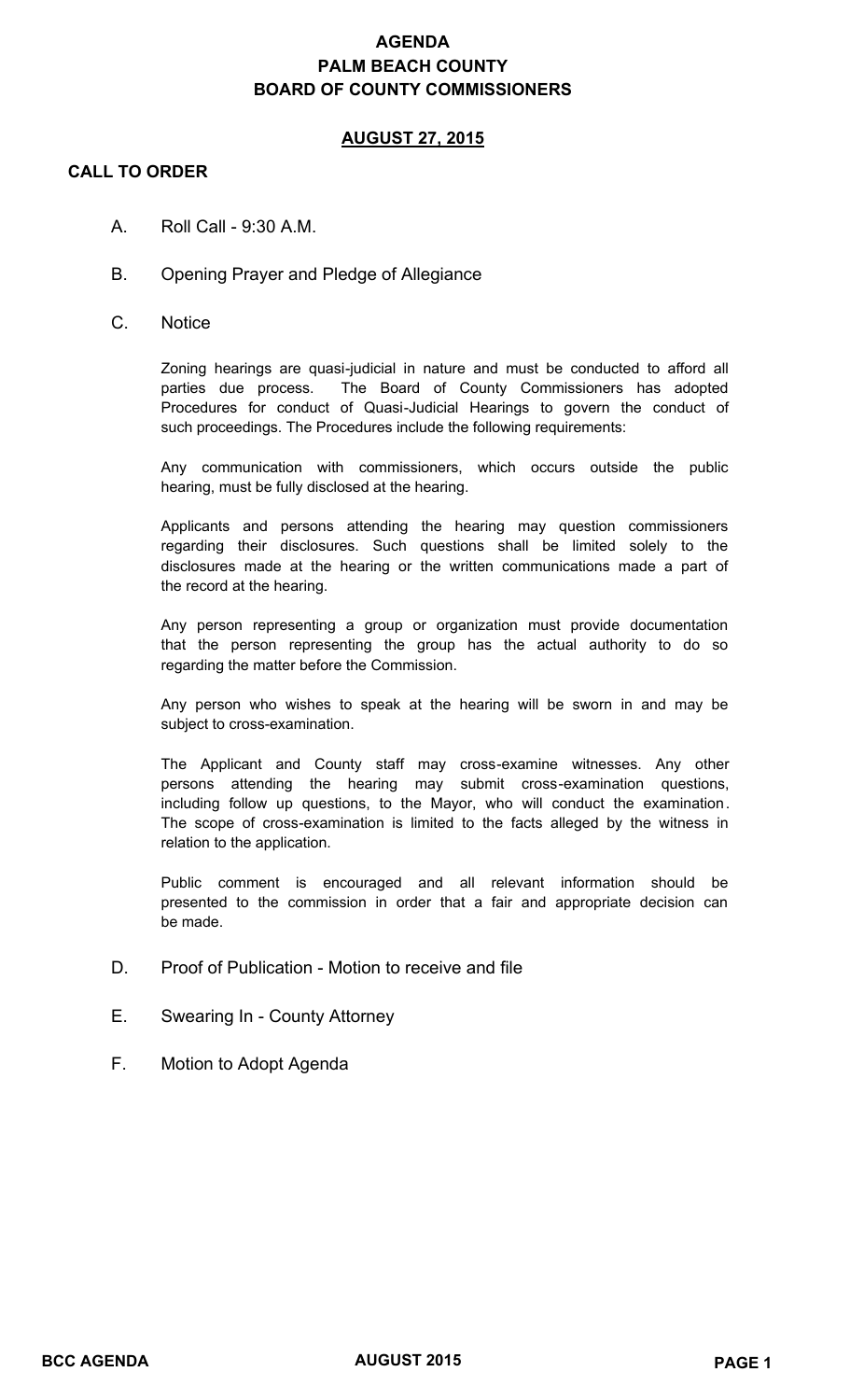# **POSTPONEMENTS/REMANDS/WITHDRAWALS AGENDA**

- **A. POSTPONEMENTS**
- **B. REMANDS**
- **C. WITHDRAWALS**

 **END OF POSTPONEMENTS/REMANDS/WITHDRAWALS AGENDA**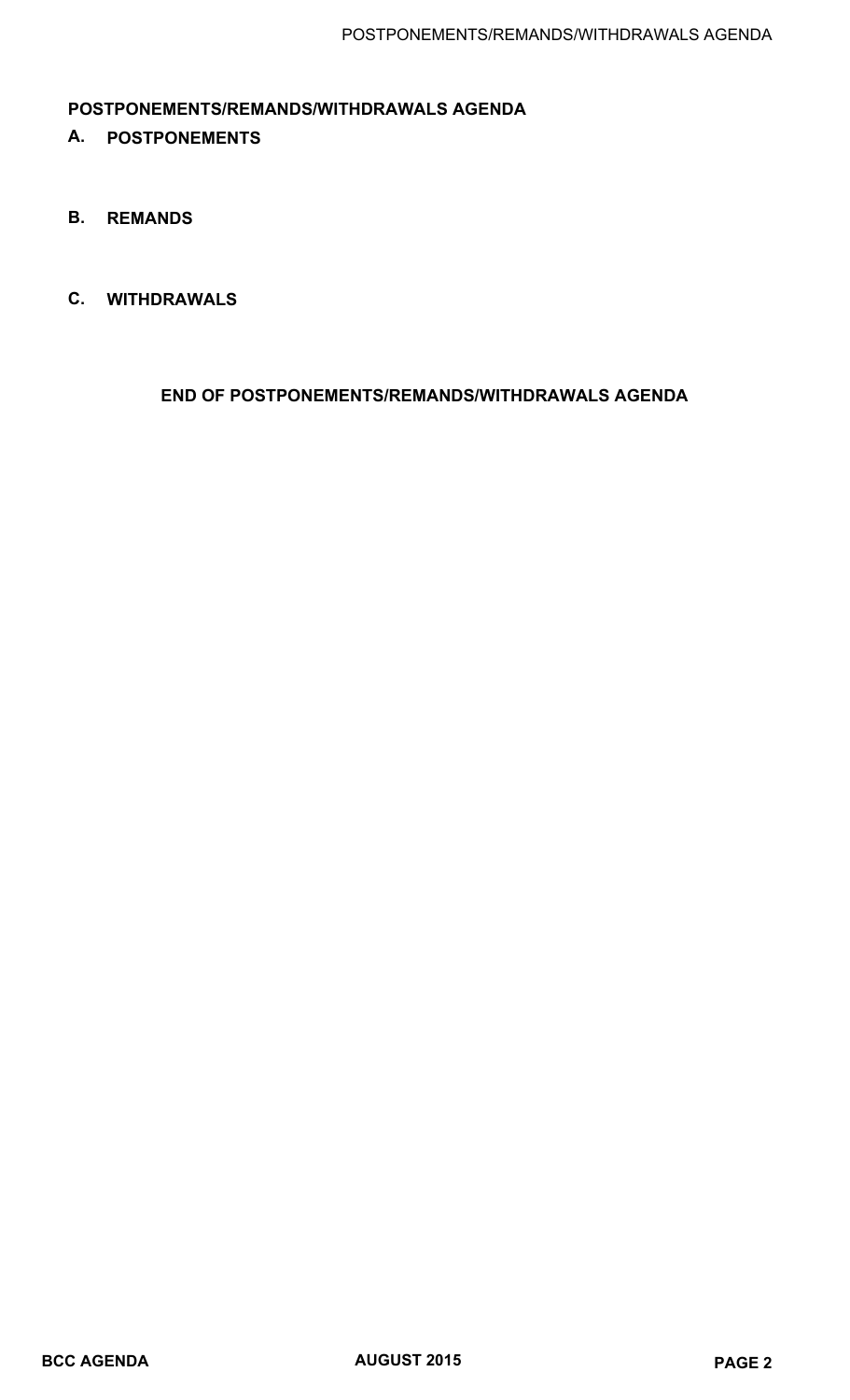#### **CONSENT AGENDA**

**A. REQUESTS TO PULL ITEMS FROM CONSENT**

### **B. DISCLOSURES FOR THE CONSENT ITEMS**

**C. STATUS REPORTS - NEW**

### **D. PREVIOUSLY POSTPONED ZONING APPLICATIONS**

#### **E. ZONING APPLICATIONS - NEW**

**[ZV/DOA-2015-00762](http://www.pbcgov.com/pzb/zoning/bcc/2015/august/1.pdf)** Title: a Development Order Amendment application of FR Del Mar Village LLC by JMorton Planning & Landscape Architecture, Agent. Request: to reconfigure the site plan to reduce square footage; reconfigure the parking lot; and, modify Conditions of Approval (Landscape). **1.**

General Location: Northwest of the intersection of Powerline Road and West Palmetto Park Road. **(Del Mar Plaza)** (Control 1989-00117)

Pages: 1 - 24 Conditions of Approval (7 - 10) Project Manager: Melissa Matos Size:  $13.26$  acres  $\pm$  BCC District: 4 (affected area 2.00 acres  $\pm$ )

Staff Recommendation: Staff recommends approval of the requests subject to 16 Conditions of Approval as indicated in Exhibit C-2.

Zoning Commission Recommendation: Recommended Approval of a Development Order Amendment with a vote of 7-0-0

Zoning Commission Recommendation: Approved a Type II Variance (with conditions) with a vote of 7-0-0

**MOTION:** To adopt a resolution approving a Development Order Amendment to reconfigure the site plan to reduce square footage; reconfigure the parking lot; and, modify Conditions of Approval (Landscape) subject to the Conditions of Approval as indicated in Exhibit C-2.

### **F. CORRECTIVE RESOLUTIONS**

#### **G. ABANDONMENTS**

#### **END OF CONSENT AGENDA**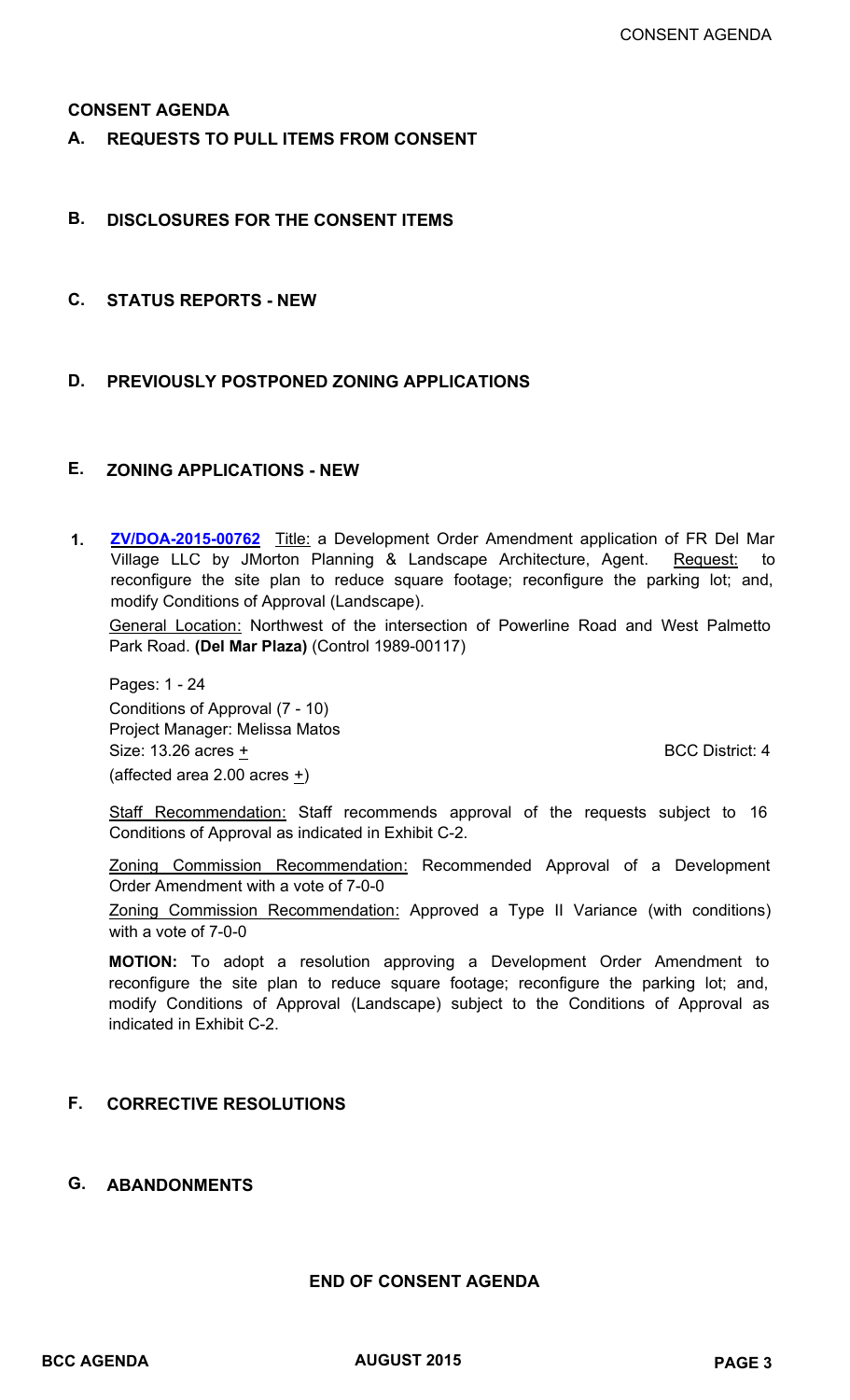### **REGULAR AGENDA**

- **A. ITEMS PULLED FROM CONSENT**
- **B. DISCLOSURES FOR ITEMS PULLED FROM THE CONSENT AGENDA**
- **C. PUBLIC OWNERSHIP ZONING DISTRICT DEVIATIONS**
- **D. PREVIOUSLY POSTPONED STATUS REPORTS**
- **E. STATUS REPORTS NEW**
- **LARGE SCALE LAND USE AMENDMENTS AND ZONING F. APPLICATIONS**
- **SMALL SCALE LAND USE AMENDMENTS AND ZONING G. APPLICATIONS**
- **H. LARGE SCALE LAND USE PLAN AMENDMENT ADOPTION**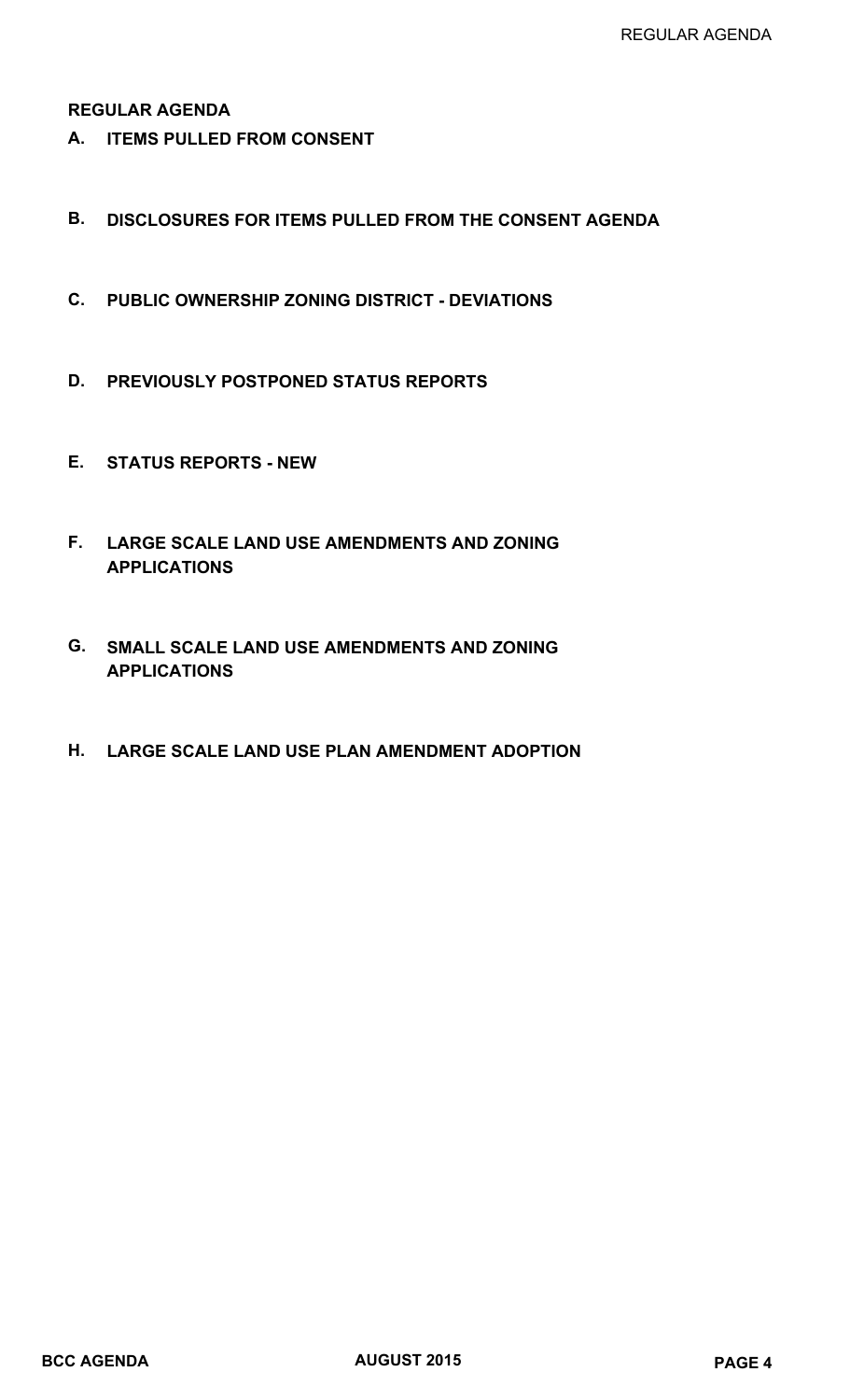#### **I. PREVIOUSLY POSTPONED ZONING APPLICATIONS**

**[Z/CA-2014-02502](http://www.pbcgov.com/pzb/zoning/bcc/2015/august/2.pdf)** Title: an Official Zoning Map Amendment application of Fuller Florence by Cotleur & Hearing Inc., Agent. Request: to allow a rezoning from Agriculture Residential (AR) Zoning District to the Residential Transitional (RT) Zoning District. **2.**

Title: a Class A Conditional Use of Fuller Florence by Cotleur & Hearing Inc., Agent. Request: to allow a Day Care General.

General Location: On the south side of SW 185th Street, approximately 400 feet west of SR7/US 441. **(Florence Fuller Child Development Center)** (Control 1987-00150)

Pages: 25 - 47 Conditions of Approval (33 - 35) Project Manager: Carrie Rechenmacher Size:  $5.98$  acres  $\pm$  BCC District: 5

#### **DISCLOSURE**

Staff Recommendation: Staff recommends approval of the requests subject to 1 Condition of Approval as indicated in Exhibit C-1 and 16 Conditions of Approval as indicated in Exhibit C-2.

Zoning Commission Recommendation: Recommended Approval of an Official Zoning Map Amendment with a vote of 7-0-0

Zoning Commission Recommendation: Recommended Approval of a Class A Conditional Use with a vote of 7-0-0

**MOTION:** To adopt a resolution approving an Official Zoning Map Amendment to allow a rezoning from Agriculture Residential (AR) Zoning District to the Residential Transitional (RT) Zoning District subject to Conditions of Approval as indicated in Exhibit C-1.

**MOTION:** To adopt a resolution approving a Class A Conditional Use to allow a Day Care,General subject to Conditions of Approval as indicated in Exhibit C-2.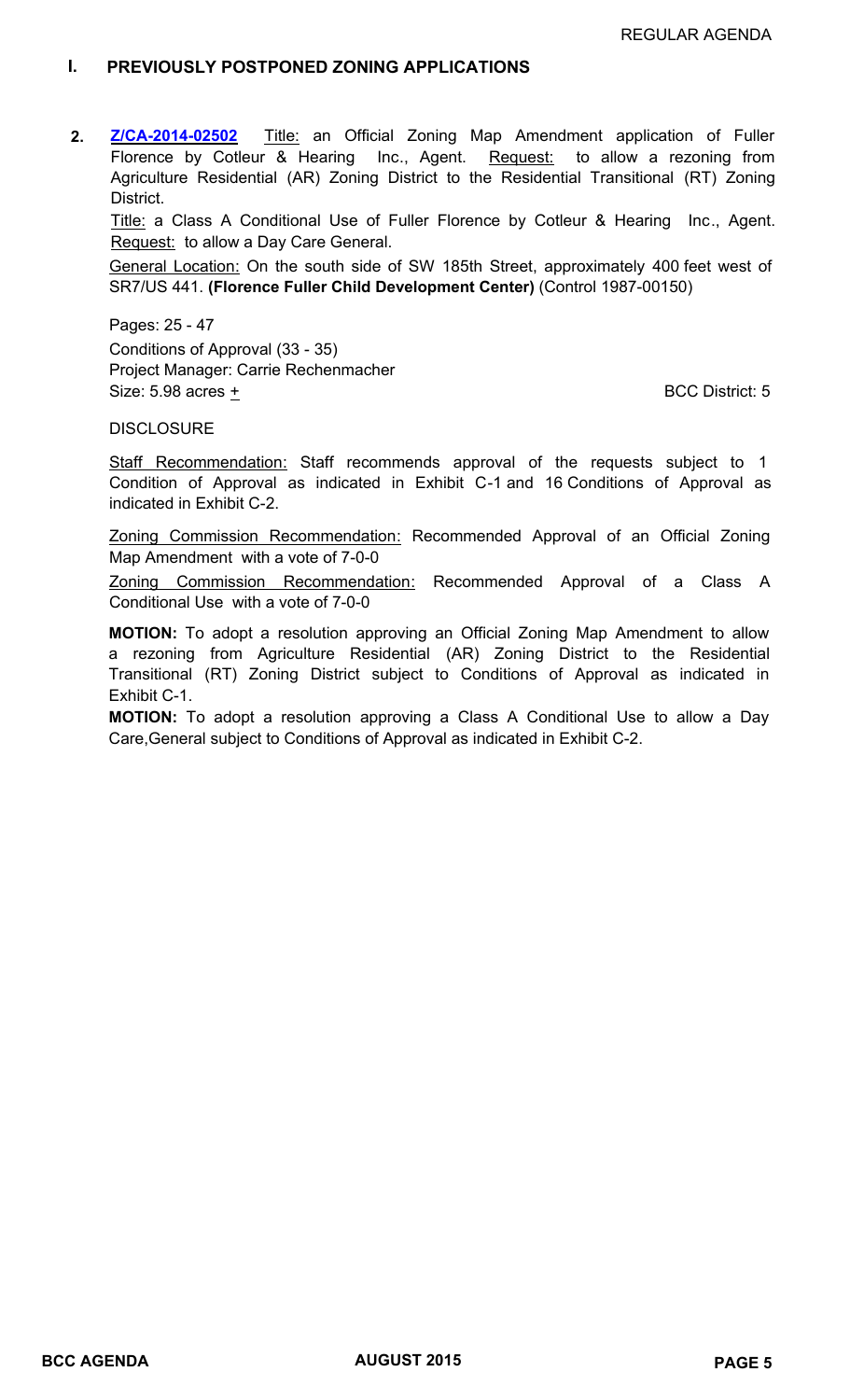#### **J. ZONING APPLICATIONS - NEW**

**[DOA-2015-00314](http://www.pbcgov.com/pzb/zoning/bcc/2015/august/3.pdf)** Title: a Development Order Amendment application of Sweet T Fields LLC by Jon E Schmidt & Associates, Agent. Request: to reconfigure site plan, add square footage, and modify a Condition of Approval (Use Limitation) granted under Resolution R-2003-104. **3.**

General Location: Southeast corner of Jog Road and Atlantic Avenue. **(Atlantic Square MUPD)** (Control 1981-00109)

Pages: 48 - 79 Conditions of Approval (54 - 65) Project Manager: Roger Ramdeen Size:  $18.99$  acres  $\pm$  BCC District: 5 (affected area 0.27 acres  $+$ )

**DISCLOSURE** 

Staff Recommendation: Staff recommends approval of the request subject to 67 Conditions of Approval as indicated in Exhibit C.

Zoning Commission Recommendation: Recommended Approval of a Development Order Amendment with a vote of 7-0-0

**MOTION:** To adopt a resolution approving a Development Order Amendment to reconfigure site plan, add square footage, and modify a Condition of Approval (Use Limitation) granted under Resolution R-2003-104 subject to the Conditions of Approval as indicated in Exhibit C.

#### **K. ULDC AMENDMENTS**

**4.** [TO ADOPT AN ORDINANCE](http://www.pbcgov.com/pzb/zoning/bcc/2015/august/4.pdf) OF THE BOARD OF COUNTY COMMISSIONERS OF PALM BEACH COUNTY, FLORIDA, AMENDING THE UNIFIED LAND DEVELOPMENT CODE, ORDINANCE 2003-067, AS AMENDED.

LDRAB/LDRC Recommendation: The proposed code amendments were submitted for review to the Land Development Regulation Advisory Board (LDRAB) on March 25, 2015, April 22, 2015, and May 27, 2015, and the Land Development Regulation Commission (LDRC) on May 27, 2015. All proposed ULDC amendments were found to be consistent with the Plan.

Pages: 80 - 107

**MOTION:** TO ADOPT AN ORDINANCE OF THE BOARD OF COUNTY COMMISSIONERS OF PALM BEACH COUNTY, FLORIDA, AMENDING THE UNIFIED LAND DEVELOPMENT CODE, ORDINANCE 2003-067, AS AMENDED, AS FOLLOWS: ARTICLE 2 - DEVELOPMENT REVIEW PROCEDURES; CHAPTER A, GENERAL; CHAPTER B, PUBLIC HEARING PROCESS; CHAPTER D, ADMINISTRATIVE PROCESS; ARTICLE 3 - OVERLAYS AND ZONING DISTRICTS; CHAPTER B, OVERLAYS; CHAPTER D, PROPERTY DEVELOPMENT REGULATIONS (PDRs); CHAPTER E, PLANNED DEVELOPMENT DISTRICTS (PDDs); ARTICLE 4 - USE REGULATIONS; CHAPTER B, SUPPLEMENTARY USE STANDARDS; ARTICLE 6 - PARKING; CHAPTER A, PARKING; CHAPTER B, LOADING STANDARDS; ARTICLE 7 - LANDSCAPING; CHAPTER F, PERIMETER BUFFER LANDSCAPE REQUIREMENTS; CHAPTER G, OFF-STREET PARKING REQUIREMENTS; ARTICLE 8 - SIGNAGE; CHAPTER G, STANDARDS FOR SPECIFIC SIGN TYPES; ARTICLE 11 - SUBDIVISION, PLATTING, AND REQUIRED IMPROVEMENTS; CHAPTER D, PLATTING; PROVIDING FOR: INTERPRETATION OF CAPTIONS; REPEAL OF LAWS IN CONFLICT; SEVERABILITY; A SAVINGS CLAUSE; INCLUSION IN THE UNIFIED LAND DEVELOPMENT CODE; AND, AN EFFECTIVE DATE.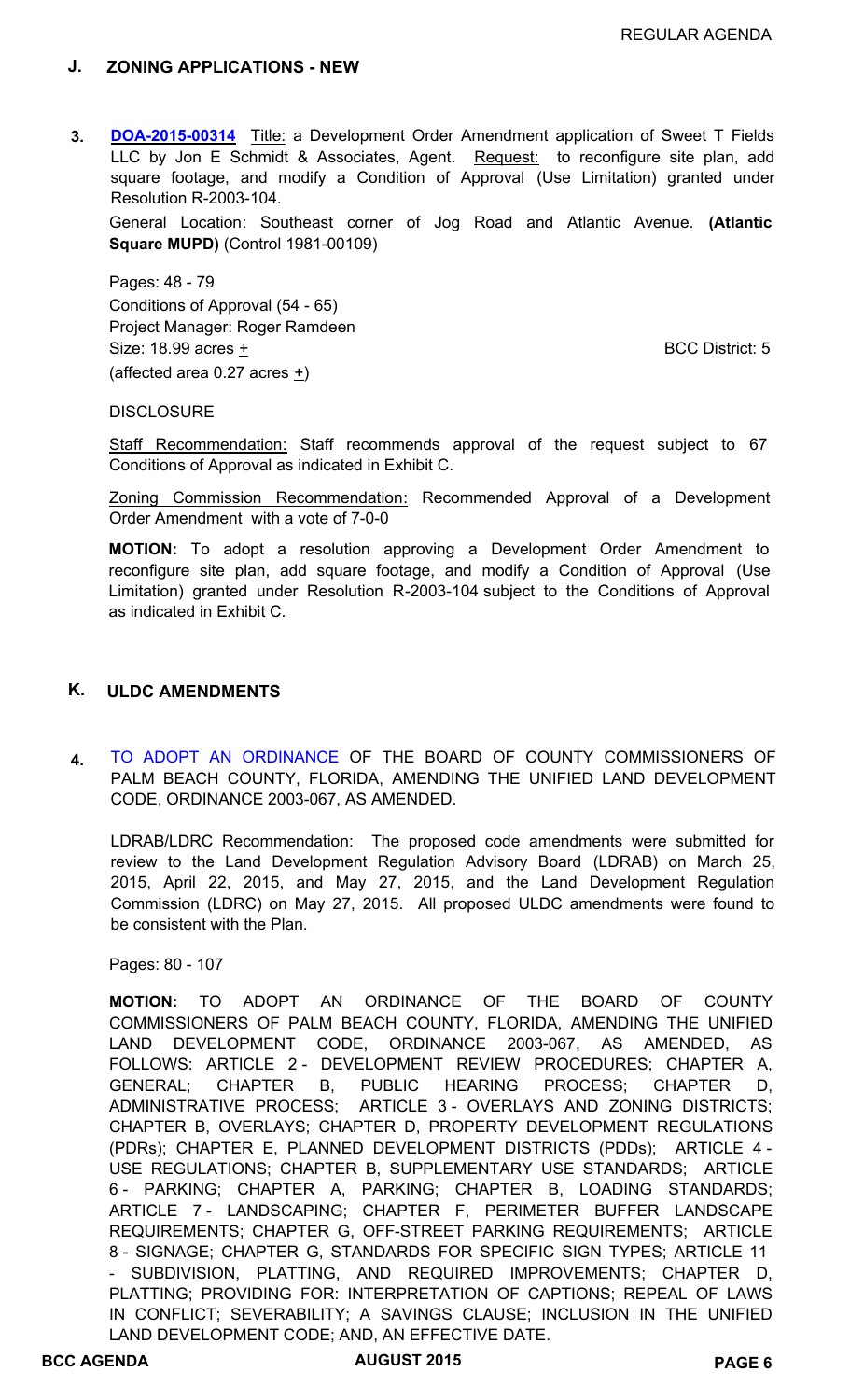### **L. COMPREHENSIVE PLAN TEXT AMENDMENTS**

**M. OTHER ITEMS**

#### **END OF REGULAR AGENDA**

#### **COMMENTS**

**A. COUNTY ATTORNEY**

#### **B. ZONING DIRECTOR**

**5.** [Initiation of 2015-02 Round of ULDC Amendments](http://www.pbcgov.com/pzb/zoning/bcc/2015/august/5.pdf)

Pages: 108 - 112

#### **6.** [Digital Signage and Billboards](http://www.pbcgov.com/pzb/zoning/bcc/2015/august/5.pdf)

Provide direction to staff on whether or not to proceed on options for Electronic Message Signs or Billboards.

Option 1: Preserve existing Electronic Message Sign Regulations with no changes. Option 2: Consider minor revisions for specific types of on-premise signage only. Option 3: Consider major revisions for on-premise and/or off premise (billboards).

Pages: 108 - 112

### **C. PLANNING DIRECTOR**

# **D. EXECUTIVE DIRECTOR**

# **E. DEPUTY COUNTY ADMINISTRATOR**

**F. COMMISSIONERS**